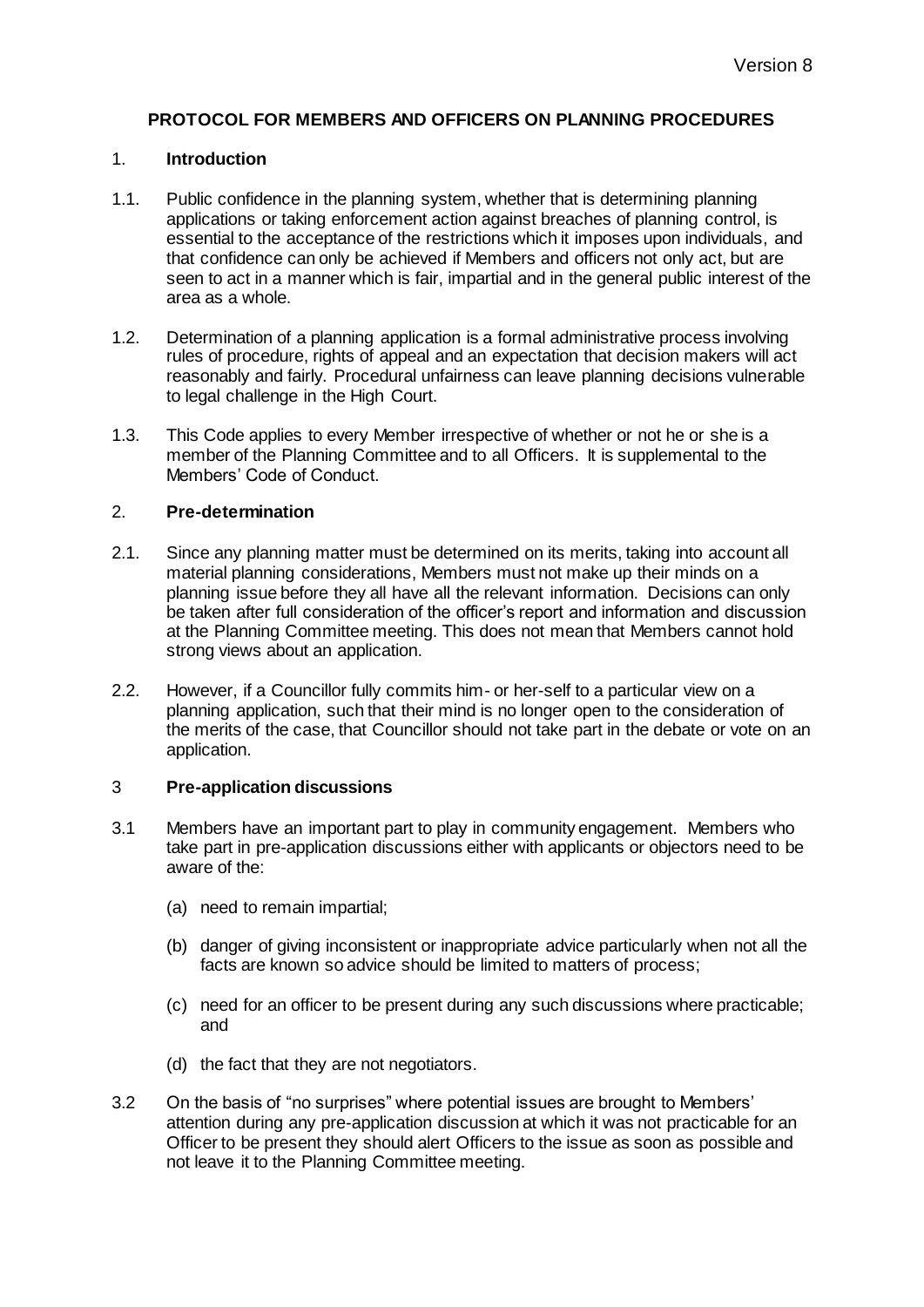# 4 **Lobbying of Members**

- 4.1 Lobbying, whether by applicants, objectors or those in support of an application, is a normal part of the political process and can take the form of meetings, both private and public, formal presentations or correspondence. It is an essential part of the process that local concerns can be expressed. However, care must be taken to ensure that lobbying does not call into question the integrity and fairness of the planning process or an individual Councillor. When lobbied, members of the Planning Committee should take care about expressing an opinion which could be taken as an indication that they have already made up their mind on the issue and are no longer open to consideration of the merits of the application. Instead they should give procedural advice including suggesting that contact is made with the case officer.
- 4.2 If Members do express an opinion, care should be taken to state that this is a preliminary view only and the final decision will be reached when all the facts are available at the Planning Committee meeting.
- 4.3 Any written or electronic correspondence received should be passed by the Member who is main addressee (if the e-mail is addressed to all members of the Planning Committee, this will be the Chairman of the Planning Committee) immediately to the case officer for recording on the file and for communication to all Planning Committee members.
- 4.4 Members of the Planning Committee should take care when attending meetings in connection with development proposals or submitted planning applications unless such meetings have been arranged as Councillor briefings as part of the formal process. Members should take advice from the Monitoring Officer before deciding whether to attend meetings that appear to have been organised for lobbying purposes.
- 4.5 Members of the Planning Committee consider whether any contact with an applicant, objector or landowner is significant, and if so, disclose such contact prior to any decision being taken on the application. This should be formally recorded in the record of the Planning Committee meeting.

# 5 **Lobbying by Members**

- 5.1 Ward Members have an important role to play as representatives of their communities and to bring local information to the decision-making process. Ward Members may therefore become involved in discussions with Officers about individual applications. However, they should remember that it is very easy to create the impression that they are using their position to influence the progress of the application. Any discussions with Officers should be seen to be open and above Planning Committee. Officers should make a note on the file of any such discussions.
- 5.2 Ward Members who are not members of the Planning Committee can make representations on planning applications in their Ward and may attend meetings of the Planning Committee and, with the Chairman of Planning Committee's agreement, can address the Planning Committee on such applications in accordance with the protocol on public speaking at Planning Committee meetings. Any representations or address should relate to the planning merits of a planning application. This will not apply if the Councillor is also a Parish/Town Councillor and the Parish/Town Council is the applicant.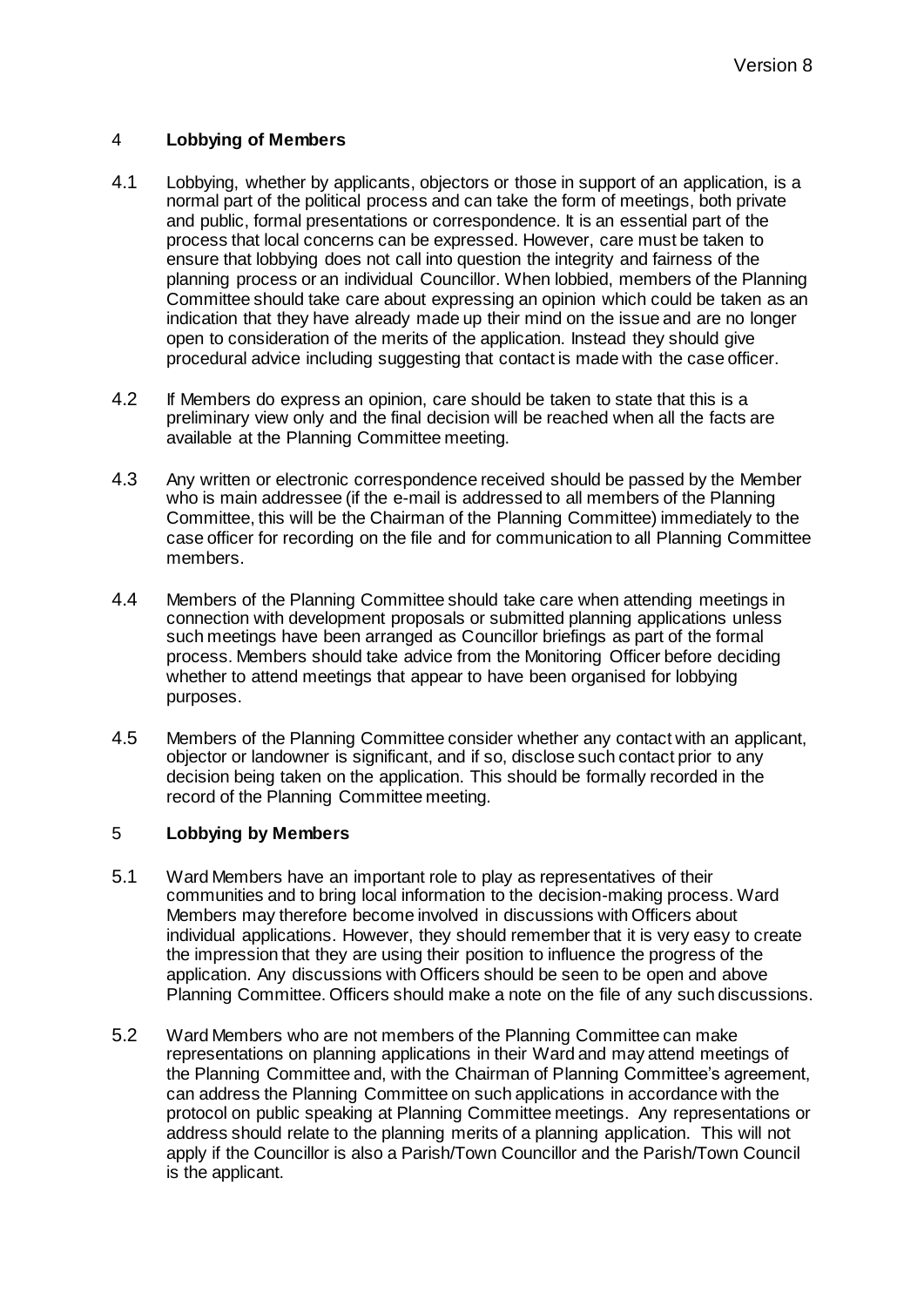- 5.3 When making representations on behalf of their constituents, Members should make it clear that it is their constituents' views and not their own that are being expressed. Furthermore, any representations on behalf of constituents must be expressed in such a way that no individual or group feels that they have been unfairly represented.
- 5.4 Members should avoid lobbying Planning Committee Members and exerting of undue pressure on planning officers for a particular recommendation.

### **6 Membership of another local authority**

- 6.1. A Councillor who is also a member of another tier of local government should have regard to the guidance on interests in this Code. If in doubt about the nature of their interest, Members are recommended to seek further advice from the Monitoring Officer.
- 6.2. Members of the Planning Committee who are also members of another tier of local government should adopt the practice of making it clear, when they participate in a debate on development proposals at a Parish/Town meeting, that the views they express are based upon information before them at that time, and might change in the light of further information at the Council's Planning Committee Meeting.

### 7 **Political group meetings**

7.1 Given that the point at which a decision on a planning application is made cannot be before the Planning Committee meeting when all available information will be to hand and has been duly considered, any political group meeting prior to the meeting of the Planning Committee should not be used to decide how Members should vote. Furthermore, the Ombudsman takes the view that the use of political whips at group meetings in this way may be considered as maladministration.

# 8 **Scheme of delegation**

8.1 The detail of the Scheme of Delegation is set out in Part 3 of the Constitution.

#### **Applications by the Council or in respect of Council-owned land**

8.2 Applications submitted by the Council or made by any person in respect of Councilowned land will be determined by the Planning Committee.

#### **Applications by Members and Officers**

- 8.3 Whilst it is perfectly legitimate for any Member or Officer to submit a planning application, it can easily give rise to suspicions of impropriety unless handled properly. Accordingly:
	- (a) all applications falling within paragraph 134(e)(ii) of the Officer Scheme of Delegation will be reported to and determined by the Planning Committee.
	- (b) while any application from a Member or Officer should usually be identified as part of the registration process, Members and Officers are encouraged to draw the fact that such an application has been submitted to the attention to both the Head of Service for Planning (or any other Officer nominated by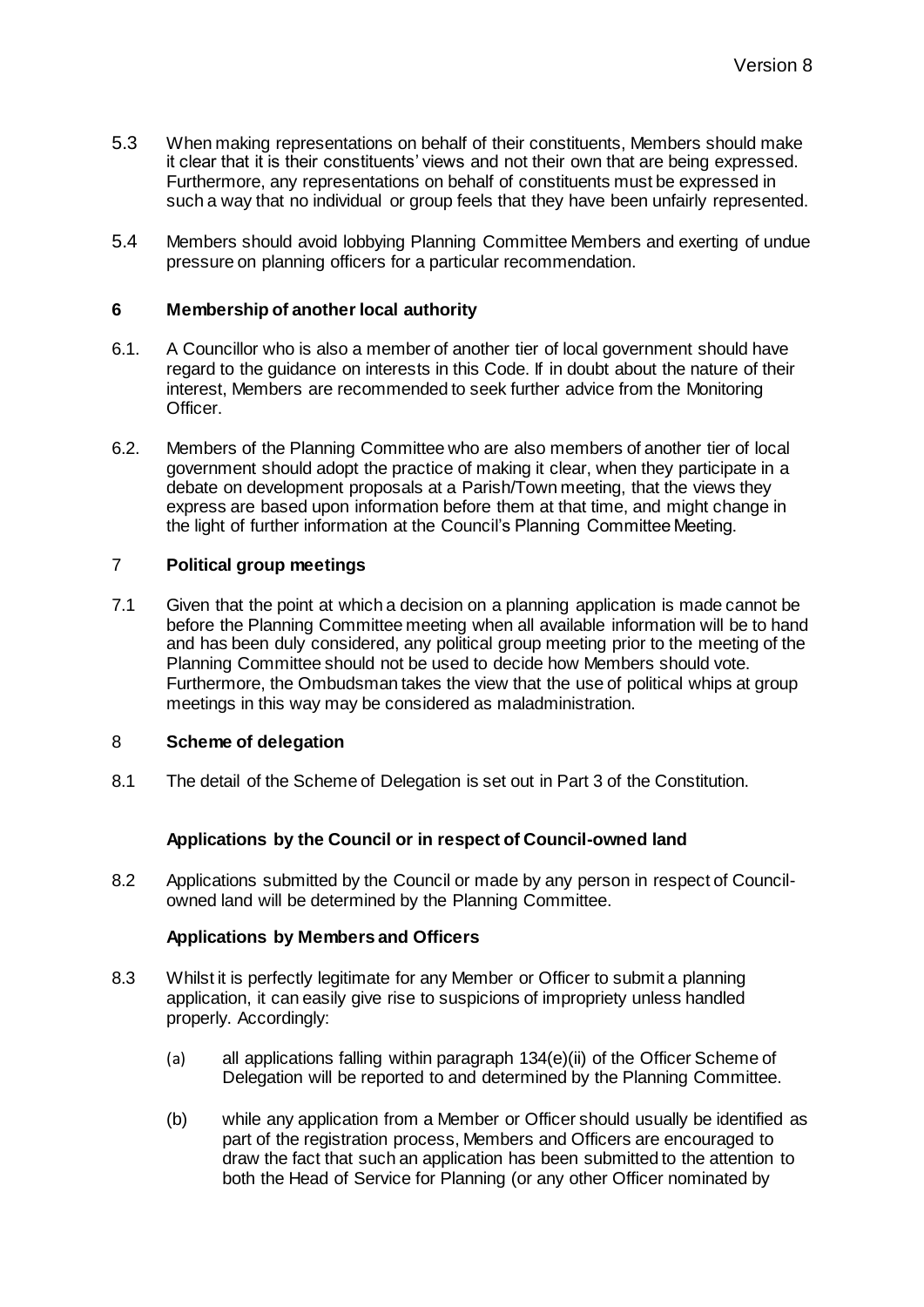him/her) in writing and also the relevant case officer within 21 days of the date of the application being submitted to help ensure its identification.

- (c) where an application is submitted by someone other than a Member, but in relation to land or a building in which the Member has a registered legal interest (which for the purpose of this code means a legal interest registered at HM Land Registry in the name of the Member), the Member is also encouraged to provide such notification as identified above. Note that this is in addition to any duty the Member may have regarding the disclosure of any interest including any Disclosable Pecuniary Interest for the purposes of the Member Code of Conduct.
- (d) any Member or Officer who submits a planning application must not take part in or seek to influence the decision-making process relating to that application.
- (e) any Member or Officer who acts as an agent for people pursuing a planning matter with the Council must not take part in the decision-making process for that proposal, nor seek in any way to influence it.

# **Reports to the Planning Committee**

- 8.6 All planning applications to be determined by the Planning Committee will be the subject of a written report from the case officer. The report should aim to be as accurate as possible and include a summary of the substance of representations received, the relevant policies, identify any other material considerations, contain an appraisal of the application and give a recommendation. Where the recommendation is contrary to policy or is a departure from the development plan, the report will identify this and provide reasoned justification.
- 8.7 Officers may report additional information received after the publication of the Planning Committee report at the meeting.

# 9 **Decision-making**

# **The legal framework**

9.1 The Town and Country Planning Act 1990 requires the Council to have regard to the provisions of the development plan, so far as material to the application and to any other material consideration. Furthermore, the application is to be determined in accordance with provisions of the development plan unless material considerations suggest otherwise.

# **Determination of applications contrary to Officer's advice**

9.2 Decisions should be based on any written report prepared by Officers. However, Members are not obliged to accept and follow the professional advice given by Officers. Nevertheless, when Members are minded to determine an application contrary to the Officer recommendation they should ensure that they have sound and convincing planning-based reasons for doing so, with evidence to support those reasons whether they are reasons to refuse an application, or to grant planning permission as a departure from the development plan.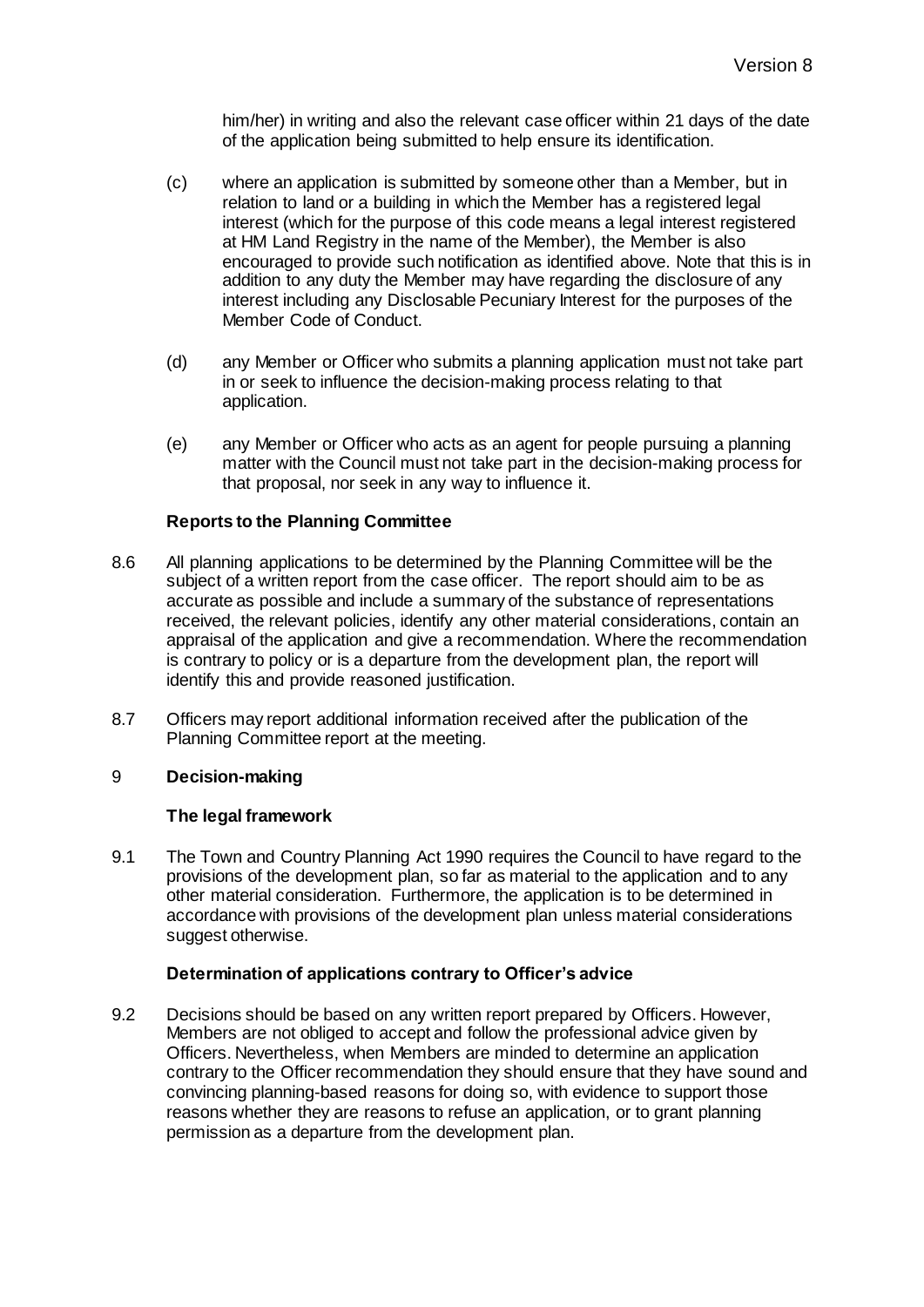- 9.3 The mover of the motion must set out their reasons as part of the motion and if seconded, it may be appropriate for the Planning Committee to adjourn for a few minutes to allow Officers to consider the reasons. Where officers have doubts about the validity of the reasons given, then consideration should normally be given to the deferral of the application to the next meeting so that the reasons may be considered and tested further.
- 9.4 Before a vote is taken or consideration is given to deferral, the Chairman of the Planning Committee should ensure that the Officer is given the opportunity to explain the likely implications of any subsequent decision.
- 9.5 When Members decide to determine an application contrary to the Officer's recommendation, the minute will state the reasons for the decision and if those reasons are to be based on development plan policies, identifying the relevant policies and stating in what way the application supports or infringes those policies. A copy of the minute will be placed on the application file.

### 10 **Site visits**

10.1 It is the responsibility of each Member to familiarize himself/herself with the location of any proposed development. This might well include seeking to view the site from areas that are accessible to the public. In no circumstance should a Member enter onto private land without the permission of the owner and occupier. Exceptionally, where the impact of the proposed development is difficult to visualise both from the submitted plans and other supporting material a committee site visit may be agreed. The site visit will be carried out in accordance with arrangements that will ensure that it is conducted fairly and without risk of bias or predetermination.

#### 11 **Interests**

# **Fundamental principle**

11.1 It is a fundamental principle that those who have a significant interest in the outcome of a particular planning application or enforcement matter should not make decisions in relation to that application or matter. This applies to Members and Officers alike.

# **Declaration**

- 11.2 Members should declare and register those interests identified in the Code of Conduct for Members. Members with a Disclosable Pecuniary Interest in a planning application or enforcement matter should not take part in any discussions about the application or matter and leave the room during any discussions.
- 11.3 Where a Councillor has a personal interest e.g. the applicant is a relative, friend or close associate or there has been previous personal dealings acrimonious or otherwise, they should think whether their involvement in the decision-making process would compromise the General Principles set out the Code of Conduct for Members. If it would they should not take part.
- 11.4 Officers who discover that they have an interest in a planning matter should, in addition to any requirement of the Officers' Code of Conduct, cease to act and report the interest to their immediate manager who will reallocate the matter to an Officer without an interest in it. The Officer having an interest will not take part in any part of the decision-making process in respect of that application.